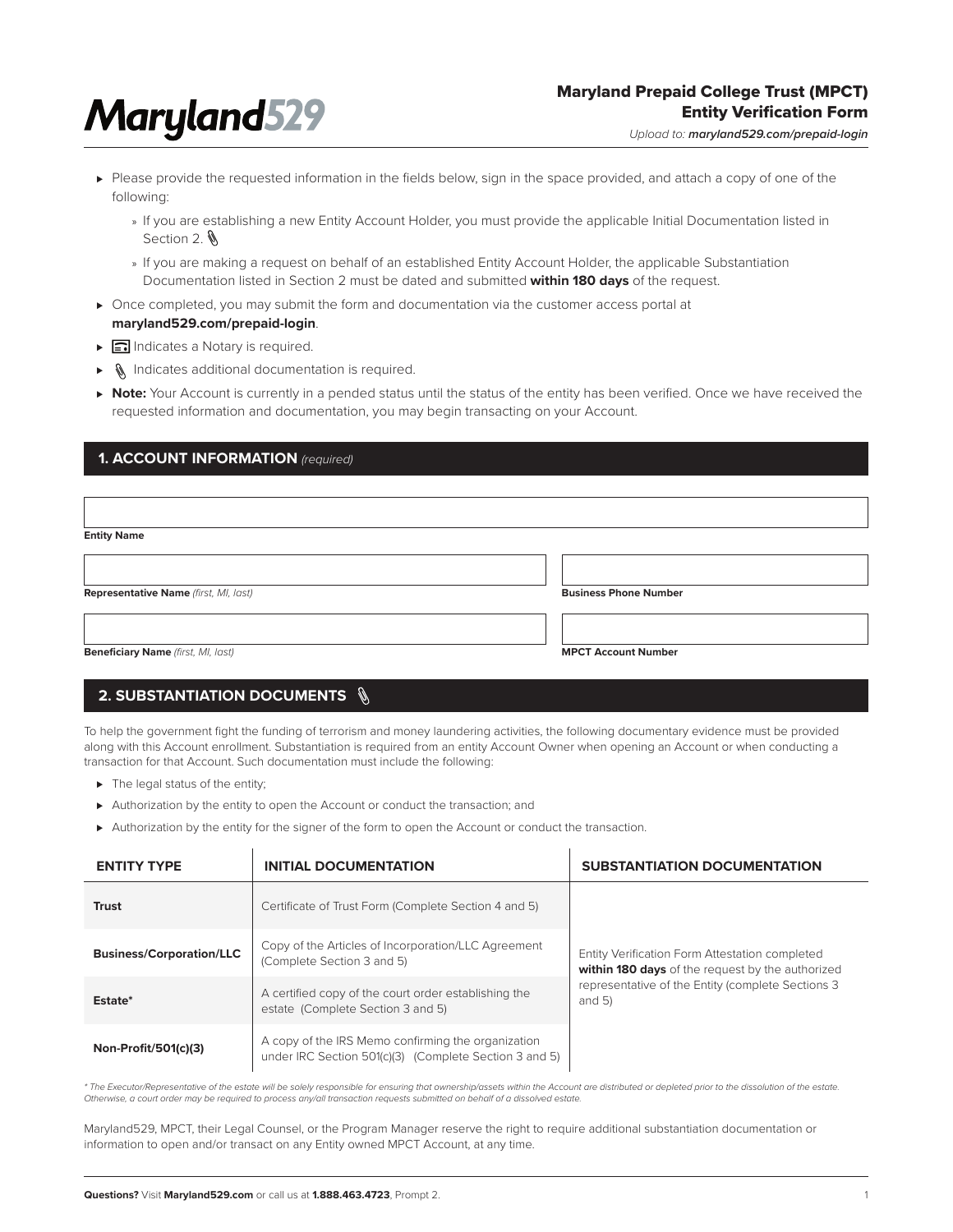#### **3. ENTITY ATTESTATION**  $\Box$

Complete this section only if you are making a request on behalf of an established Entity Account Holder (Trust, Business/Corporation/LLC, Estate, Guardianship).

Before me, the undersigned authority, personally appeared \_\_\_\_\_\_\_\_\_\_\_\_\_\_\_\_\_\_\_\_\_\_\_\_\_\_\_\_\_\_\_\_\_\_\_\_\_\_\_\_\_ (Representative), who swore or

**Representative Name** *(first, MI, last)*

affirmed that:

1. Representative is currently serving as the person authorized to act on behalf of \_\_\_\_\_\_\_\_\_\_\_\_\_\_\_\_\_\_\_\_\_\_\_\_\_\_\_\_\_\_\_\_\_\_\_\_\_\_\_\_\_ (Entity) **Entity Name**

to conduct all transactions with respect to the above-referenced MPCT Account.

- 2. The supporting documentation provided when the Account was opened or last updated remains unchanged and still accurately reflects the status of the Entity.
- 3. The Entity has not been liquidated, terminated, or dissolved and continues to function in good standing.
- 4. This is being completed within 180 days of a request that I am submitting as Representative of the Entity.

#### **4. TRUST CERTIFICATION**  $\overline{\mathbb{D}}$

Complete this section only if you are a trust establishing a Trust as a new Account Holder.

| 1. Trustee(s) identified in <b>Section 1</b> is/are currently serving as Trustee(s) of the | (the "Trust") |  |
|--------------------------------------------------------------------------------------------|---------------|--|
| Trust Name (Full Entity Title)                                                             |               |  |

pursuant to a Trust Instrument dated **Trust Agreement Date** *(MM/DD/YYYY)*

2. The Trust exists and is in full force and effect.

3. The name of each Trustee empowered to act under the Trust Instrument as of the date of the execution of this Trust Certificate is/are as follows (the "Trustee(s)") and I am attaching the page(s) of the Trust Instrument  $\mathcal{N}$  evidencing such:

| Trustee Name (first, MI, last) | Trustee Name (first, MI, last) |
|--------------------------------|--------------------------------|
|                                |                                |
| Trustee Name (first, MI, last) | Trustee Name (first, MI, last) |
|                                |                                |
| Trustee Name (first, MI, last) | Trustee Name (first, MI, last) |

4. If there are multiple Trustees, they (choose one):

**May act independentally**  $\qquad\qquad\qquad\qquad$  **Must act jointly** 

- 5. The powers of the Trustee(s) include opening the MPCT Account in **Section 1** and there are no provisions or amendments of the Trust instrument which limit or revoke these powers.
- 6. No provisions or Amendments of the Trust Instrument limit the authority of the Trustee to act as an Account Holder on the MPCT Account in **Section 1**.